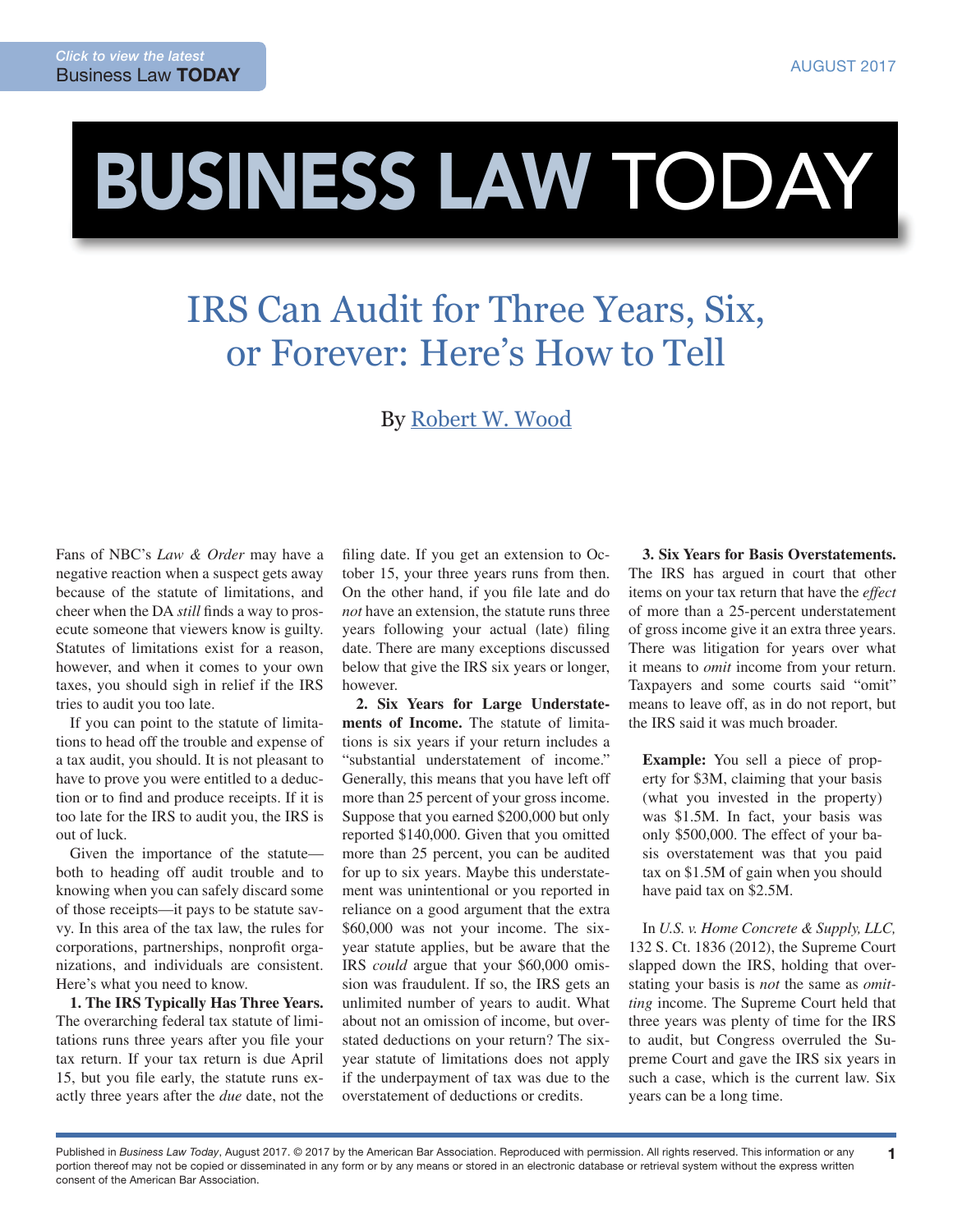**4. Foreign Income, Foreign Gifts, and Assets.** Another hot-button issue these days involves offshore accounts. The IRS is still going after offshore income and assets in a big way, which dovetails with another IRS audit rule: the three years is doubled if you omitted more than \$5,000 of foreign income (say, interest on an overseas account). This rule applies even if you disclosed the existence of the account on your tax return, and even if you filed an FBAR reporting the existence of the account. This six years matches the audit period for FBARs. FBARs are offshore bank account reports that can carry civil and even criminal penalties far worse than those for tax evasion.

Certain other forms related to foreign assets and foreign gifts or inheritances are also important. If you miss one of these forms, the statute is extended. In fact, the statute never runs. If you receive a gift or inheritance of over \$100,000 from a non-U.S. person, you must file Form 3520. If you fail to file it, your statute of limitations never starts to run.

IRS Form 8938 was added to the tax law by the Foreign Account Tax Compliance Act (FATCA). Form 8938 requires U.S. filers to disclose the details of foreign financial accounts and assets over certain thresholds. This form is separate from FBARs and is normally filed with your tax return. The thresholds for disclosure can be as low as \$50,000, so it pays to check out the filing requirements for your situation. Higher thresholds apply to married taxpayers filing jointly and to U.S. persons residing abroad. The form is nothing to ignore. If you are required to file Form 8938 and skip it, the IRS clock *never* even begins to run.

**5. IRS Form 5471.** Ownership of part of a foreign corporation can trigger extra reporting, including filing an IRS Form 5471. It is an understatement to say that this form is important. Failing to file it means penalties, generally \$10,000 per form. A separate penalty can apply to each Form 5471 filed late, incompletely, or inaccurately. This penalty can apply even if no tax is due on the whole tax return. That is harsh, but the rule about the statute of limitations is even more harsh: If you fail to file a required Form 5471, *your entire tax return remains open for audit indefinitely*.

This override of the standard three-year or six-year IRS statute of limitations is sweeping. The IRS not only has an indefinite period to examine and assess taxes on items relating to the missing Form 5471, but also can make any adjustments to the *entire* tax return, with no expiration until the required Form 5471 is filed.

You can think of a Form 5471 a bit like the signature on your tax return. Without it, it is almost as if you didn't file a return. Form 5471 is not only required of U.S. shareholders in controlled foreign corporations, but also when a U.S. shareholder acquires stock resulting in 10-percent ownership in any foreign company. The harsh statute-of-limitations rule for Form 5471 was enacted in 2010 as part of the same law that brought us FATCA.

**6. No Return or Fraudulent Return.**  What if you never file a return or file a fraudulent one? The IRS has no time limit if you never file a return or if it can prove civil or criminal fraud. If you file a return, can the IRS ever claim that your return didn't count so that the statute of limitations never starts to run? The answer is "yes." If you don't sign your return, the IRS does not consider it a valid tax return. That means the three years can never start to run.

Another big "no-no" is if you alter the "penalties of perjury" language at the bottom of the return where you sign. If you alter that language, it also can mean that the tax return does not count. Such a move may sound like a tax protester statement; however, some well-meaning taxpayers forget to sign or may unwittingly change the penalties-of-perjury wording. Other taxpayers just miss a form to end up in audit purgatory.

**7. Amending Tax Returns.** Taxpayers must abide by time limits, too. If you want to amend a tax return, you must do it within three years of the original filing date. You might think that amending a tax return would restart the IRS's three-year audit statute, but it doesn't.

However, where your amended tax return shows an *increase* in tax, and when you submit the amended return within 60 days before the three-year statute runs, the IRS has only 60 days after it receives the amended return to make an assessment. This narrow window can present planning opportunities. In contrast, an amended return that does *not* report a net increase in tax does not trigger an extension of the statute.

**8. Claiming a Refund.** The adage that possession is nine-tenths of the law can apply to taxes in some cases. Getting money back from the IRS is difficult. If you pay estimated taxes, or have tax withholding on your paycheck but fail to file a return, you generally have only two years (not three) to try to get it back.

Suppose you make tax payments (by withholding or estimated tax payments), but you have not filed tax returns for five years. When you file those long-past-due returns, you may find that overpayments in one year may not offset underpayments in another. The resulting lost tax money is painful, and it catches many taxpayers unaware.

**9. Extending the Statute.** The IRS typically must examine a tax return within three years, unless one of the many exceptions discussed here applies, but the IRS does track the three-year statute as its main limitation. Frequently, the IRS says that it needs more time to audit.

The IRS may contact you about twoand-a-half years after you file, asking you to sign a form to extend the statute of limitations. It can be tempting to relish your power and refuse, as some taxpayers do; however, doing so in this context is often a mistake. It usually prompts the IRS to send a notice assessing extra taxes, without taking the time to thoroughly review your explanation of why you do not owe more. The IRS may make unfavorable assumptions. Thus, most tax advisers tell clients to agree to the requested extension.

You may, however, be able to limit the scope of the extension to certain tax issues, or to limit the time (say, an extra year). You should seek professional tax help if you receive such an inquiry. Get some advice about your particular facts.

**10. Other Statute Traps.** Statute-oflimitation issues come up frequently, and the facts can become confusing. As but one

Published in *Business Law Today*, August 2017. © 2017 by the American Bar Association. Reproduced with permission. All rights reserved. This information or any 2 portion thereof may not be copied or disseminated in any form or by any means or stored in an electronic database or retrieval system without the express written consent of the American Bar Association.